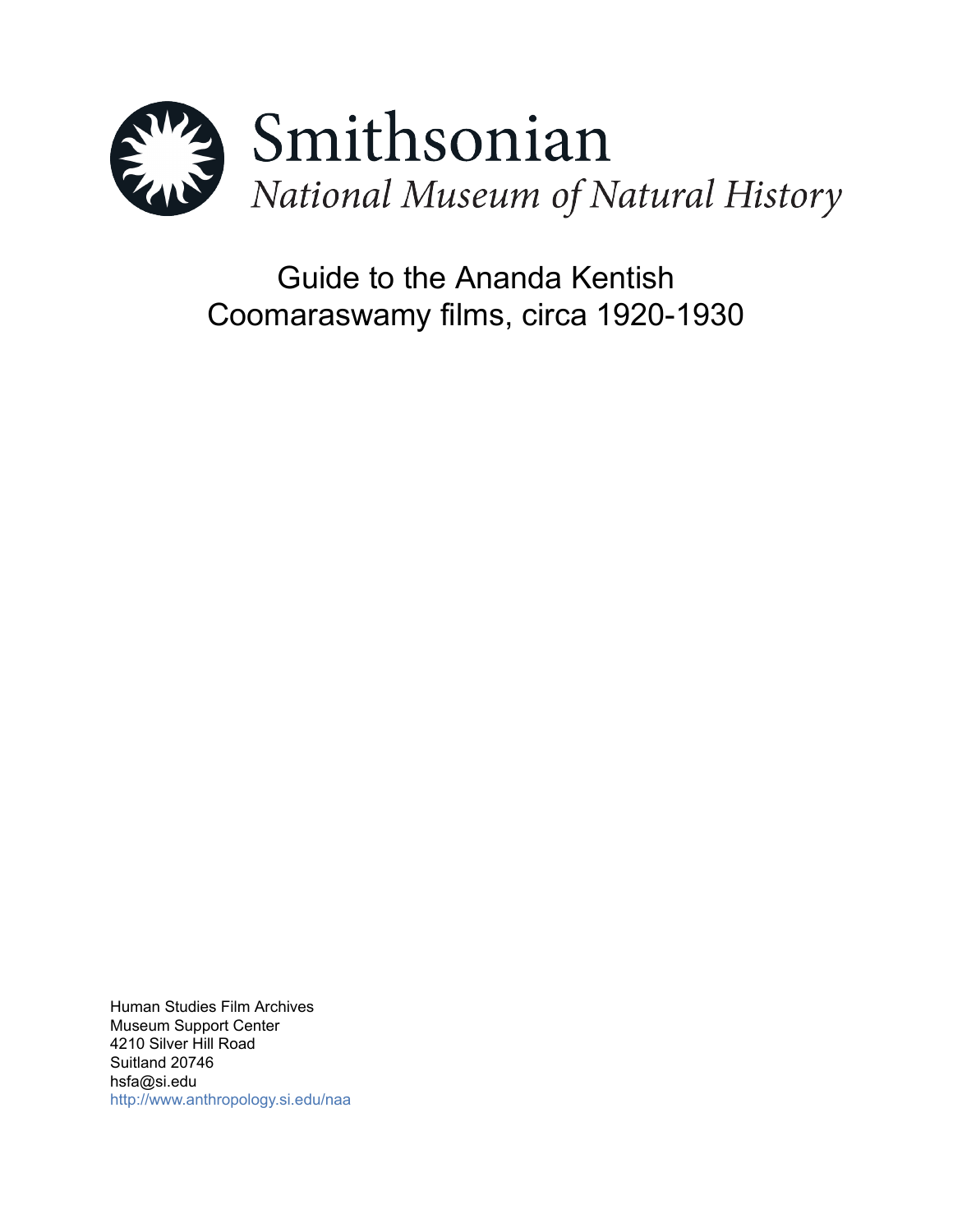# **Table of Contents**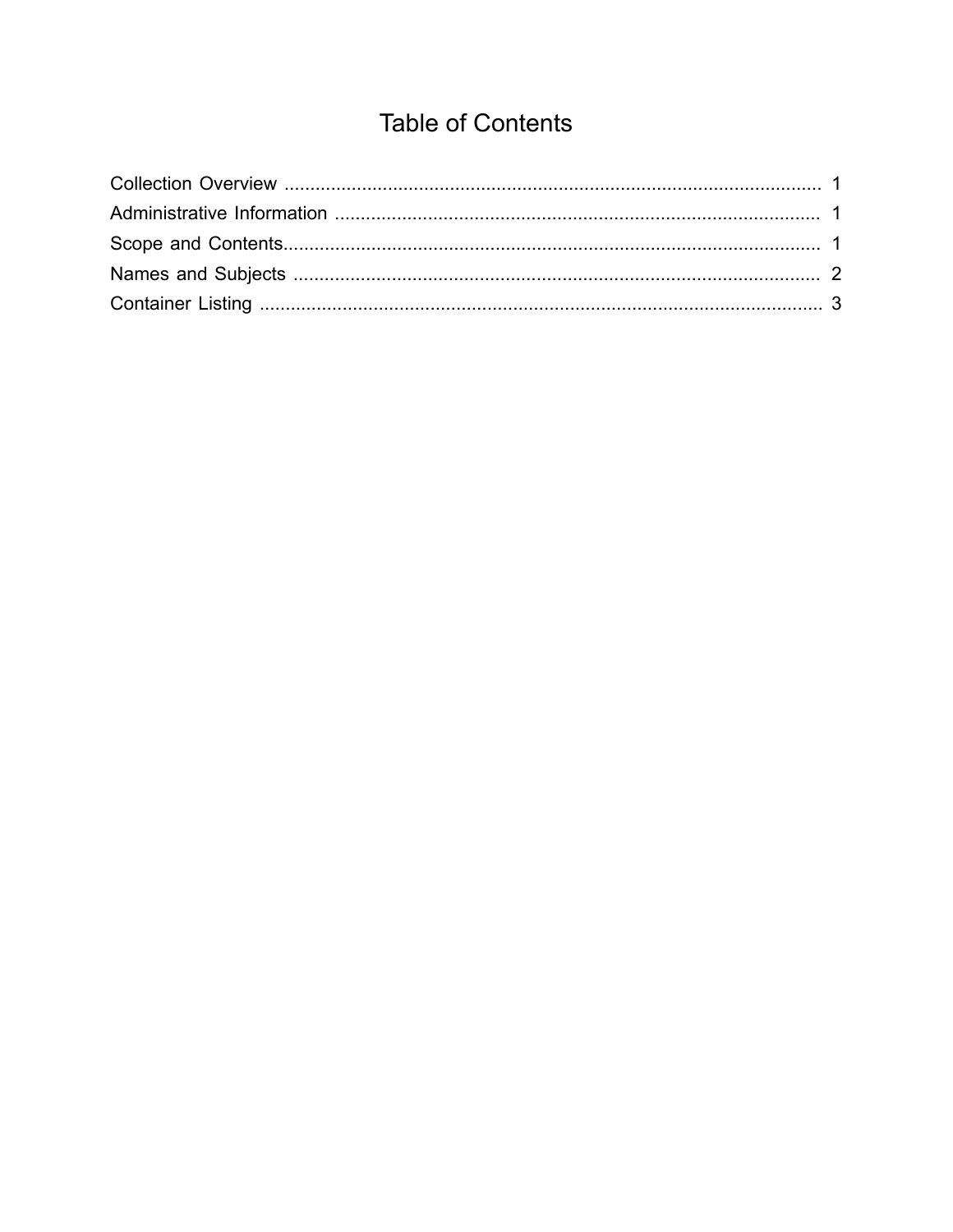### <span id="page-2-0"></span>**Collection Overview**

| <b>Repository:</b> | Human Studies Film Archives                                                      |  |  |
|--------------------|----------------------------------------------------------------------------------|--|--|
| Title:             | Ananda Kentish Coomaraswamy films                                                |  |  |
| Date:              | circa 1920-1930                                                                  |  |  |
| Identifier:        | HSFA.1989.02                                                                     |  |  |
| Creator:           | Coomaraswamy, Ananda K. (Ananda Kentish), 1877-1947<br>Holmes, Burton, 1870-1958 |  |  |
| Extent:            | 17 Film reels (black-and-white silent; approximately 16,000 feet;<br>16mm)       |  |  |
| Language:          | No linguistic content; Not applicable.                                           |  |  |

## <span id="page-2-1"></span>**Administrative Information**

#### Acquisition Information

Received from the Foundation for Traditional Studies in 1989.

#### Processing Information

Titles are supplied by the archivist for untitled films.

#### Preferred Citation

Ananda Kentish Coomaraswamy films, Human Studies Film Archives, Smithsonian Institution

#### **Restrictions**

The collection is open for research. Please contact the archives for information on availability of access copies of audiovisual recordings. Original audiovisual material in the Human Studies Film Archives may not be played.

#### Conditions Governing Use

Contact the repository for terms of use.

## <span id="page-2-2"></span>**Scope and Contents**

Film shot and collected by Ananda Coomaraswamy, former Curator of the Asian Section of the Boston Museum of fine Arts, documenting Cambodia, Thailand, India, Ceylon, and Japan.

Collection contains supplementary materials, namely, associated texts.

Please note that the contents of the collection and the language and terminology used reflect the context and culture of the time of its creation. As an historical document, its contents may be at odds with contemporary views and terminology and considered offensive today. The information within this collection does not reflect the views of the Smithsonian Institution or Anthropology Archives, but is available in its original form to facilitate research.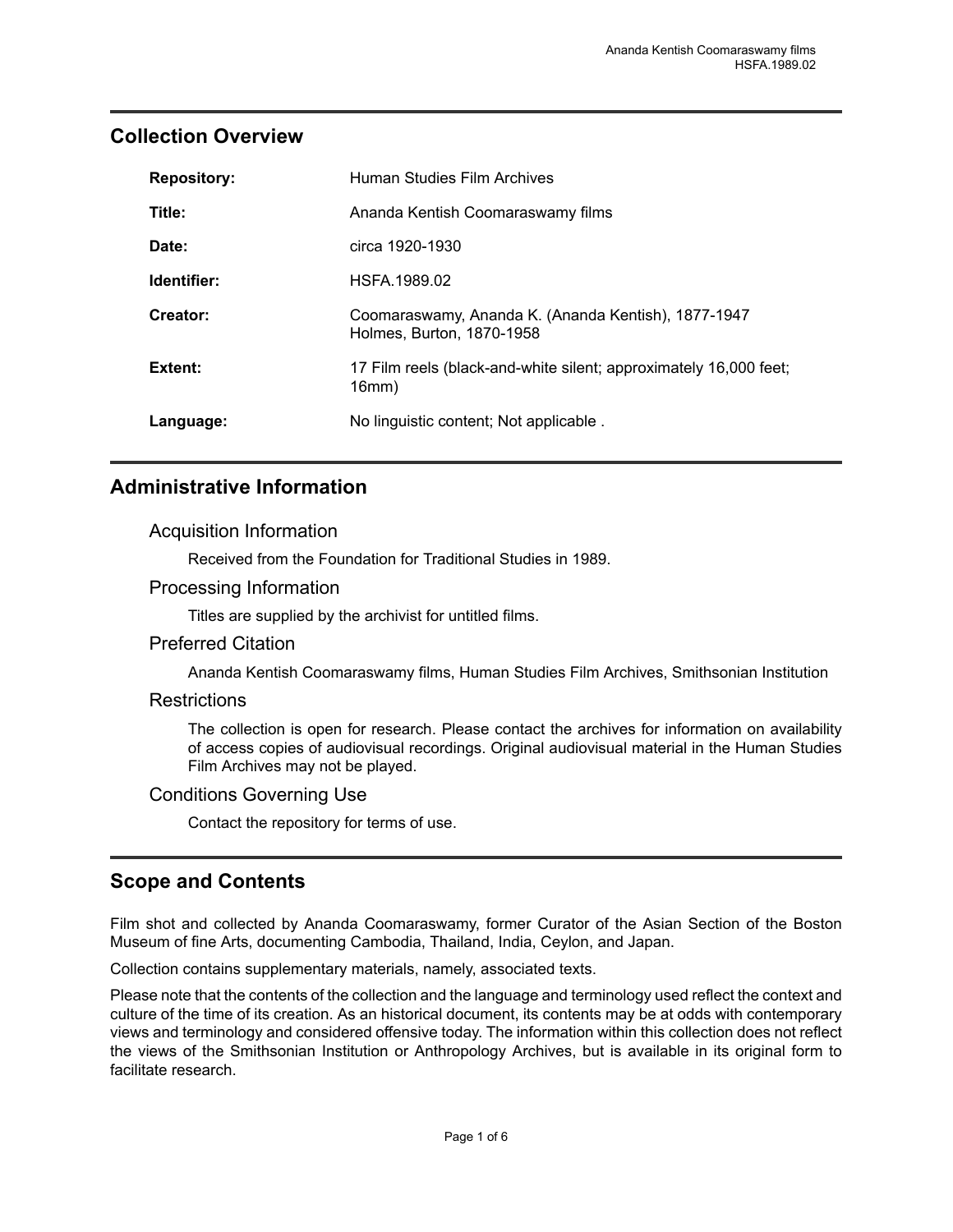## <span id="page-3-0"></span>Names and Subject Terms

This collection is indexed in the online catalog of the Smithsonian Institution under the following terms:

Subjects:

Dance Festivals Performing arts

Types of Materials:

silent films

Places:

Cambodia Ceylon East Asia India South Asia **Thailand**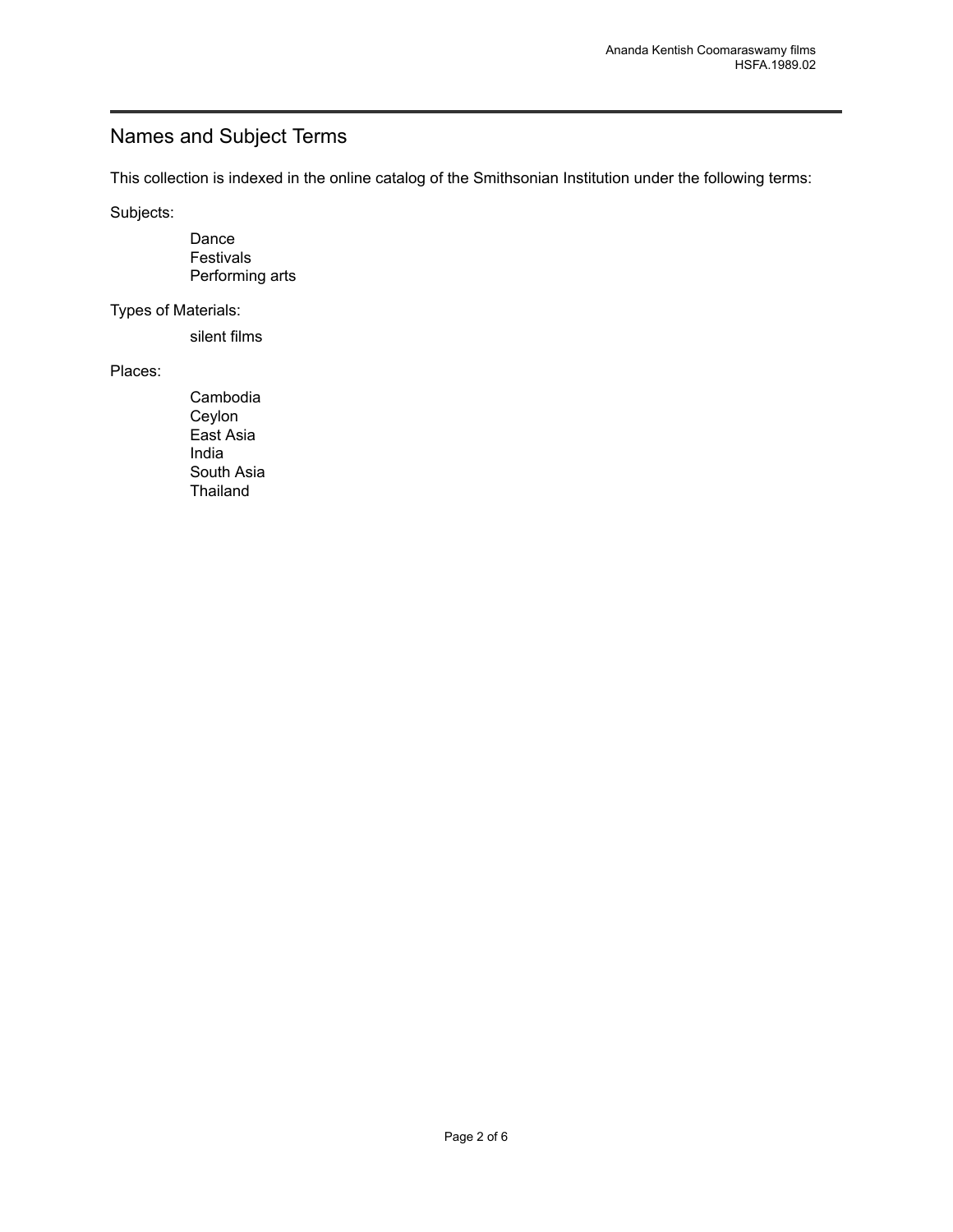## <span id="page-4-0"></span>**Container Listing**

| Notes:                            | Cambodian Dramatic Dances, circa 1920<br>1 Film reel (25 minutes; silent black-and-white; 546 feet; 16mm)<br>Edited film documents an ancient Cambodian dance of Hindu<br>origin which was performed at Phnom Penh and Angkor Wat<br>into the first half of this century. Dances illustrate two popular<br>legends: Prince Chey Chet and the jealousy between his two<br>wives, Suvinchar and Surya and the story of Prea Somut and<br>Princess Butsumali.<br>Local Numbers: HSFA 1989.2.1                                                                                                                                                                                |
|-----------------------------------|---------------------------------------------------------------------------------------------------------------------------------------------------------------------------------------------------------------------------------------------------------------------------------------------------------------------------------------------------------------------------------------------------------------------------------------------------------------------------------------------------------------------------------------------------------------------------------------------------------------------------------------------------------------------------|
| Ceylon, circa 1920-1930<br>Notes: | Indian Dramatic Dances (The Nautch) and Yakkun Netuma: Devil Dancing in<br>1 Film reel (18 minutes; silent black-and-white; 536 feet; 16mm)<br>Edited films shot in India. The first film documents the<br>nautch dance, a style of Indian-influenced dance with<br>characteristic movements of the head and hands, and depicts<br>the dance's communicative function. Filmed are dances in<br>Mathura (northern India) and Conjeevaran (southern India)<br>and Muhammadan dancing girls in a Kashmir garden. The<br>second film documents a devil dance which is performed by<br>professional dancers to exorcise the demons of disease.<br>Local Numbers: HSFA 1989.2.2 |
| Notes:                            | Holi Festival Near Mathura, circa 1924<br>1 Film reel (silent black-and-white; 141 feet; 16mm)<br>Footage documents the gathering of Indian Hindu pilgrims for a<br>Holi festival near the city of Mathura, Uttar Pradesh in northern<br>India. Film includes scenes of children on a manual-type ferris<br>wheel and dance and musical performances and shots of large<br>crowds of villagers.<br>Local Numbers: HSFA 1989.2.3                                                                                                                                                                                                                                           |
| 1925<br>Notes:                    | Siam Court Dancers of Bangkok and Siam Street Dancers of Bangkok, circa<br>1 Film reel (11 minutes; silent black-and-white; 241 feet; 16mm)<br>Incomplete edited film, suspected to be professionally<br>produced, documents young women dancers and a masked<br>dancer in ceremonial dress in a palace courtyard and street<br>dancers in Bangkok, Siam (Thailand).<br>Local Numbers: HSFA 1989.2.4                                                                                                                                                                                                                                                                      |
| Notes:                            | Fiji War Dance at Beqa, circa 1925<br>1 Film reel (7 minutes; silent black-and-white; 139 feet; 16mm)<br>Incomplete edited film of three Fijian dances which captures<br>the visual elements of these performances. Dances include a<br>sitting dance, club dance, and spear dance. Shown are sitting<br>women with musical accompaniment in the form of clapping<br>and bamboo stamping tubes, dancers oiled with perfumed oil                                                                                                                                                                                                                                           |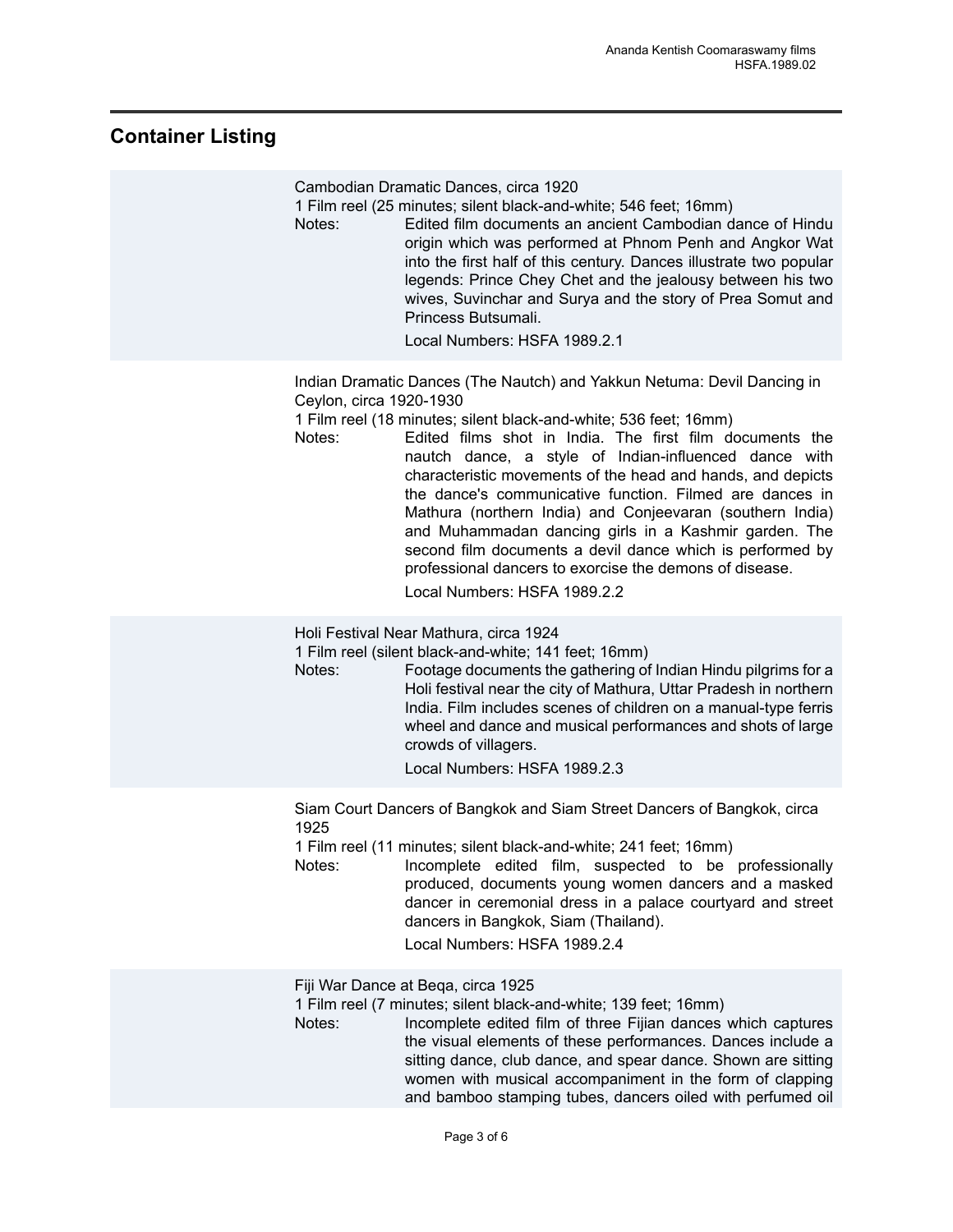as a sign of appreciation, and adult male dancers wielding war clubs adorned in barkcloth and pandanus sheaths in a standing male dance known as a *meke wau*, and a performance which depicts historical battles. Film concludes with a spear dance by adolescent males.

Local Numbers: HSFA 1989.2.5

Burma: Pwe Festival and Miscellaneous, circa 1925

1 Film reel (6 minutes; silent black-and-white; 126 feet; 16mm)

Notes: Edited film documents a *pwe* ceremony typically held to commemorate the dedication of a house or monastery. Included are scenes of pwe musicians playing drum, xylophones, and flutes while young girls dance. Also recorded are shots of local inhabitants and women washing clothes at river's edge and brief shots of Pagan, the old Burmese capital, and the Ananda temple.

Local Numbers: HSFA 1989.2.6

#### In Japan, circa 1920-1930

1 Film reel (16 minutes; silent black-and-white; 361 feet; 16mm)

Notes: Edited film believed to be a compilation of professionally made film and amateur film. Depicted are various scenes of daily life including: monks in a village at the base of Mt. Fuji, rickshaws, travelling on a narrow gauge railway through a Japanese village, peasants carrying heavy loads, rice cultivation with oxen, and boatmen traversing the Hozu rapids with tourists. Local Numbers: HSFA 1989.2.7

#### In Korea, circa 1920-1930

1 Film reel (7 minutes; silent black-and-white; 125 feet; 16mm)

Notes: Edited film believed to be mostly amateur film with some professionally produced footage. Although entitled Korea, film begins with the site of Murkoden, Manchuria where early Chinese emperors were entombed and a scene of street activity and rug making in Tientsin, northeastern China. Segment shot in Korea includes dance sequences.

Local Numbers: HSFA 1989.2.8

Hagoromo: A Japanese No Play, circa 1925

1 Film reel (31 minutes; silent black-and-white; 812 feet; 16mm)

Edited film depicts a classical Japanese Noh drama about the legend of Hagoromo, an angel who lost the feathered cloak which would enable her to return to heaven.

Local Numbers: HSFA 1989 2.9

Indonesia, circa 1920-1930

1 Film reel (15 minutes; silent black-and-white; 500 feet; 16mm)

Notes: Edited film is a compilation composed of an incomplete film by Burton Holmes and incomplete film or films of unidentified origins. Included are a harvest celebration dance in Bali, shadow puppetry, various court dances and performances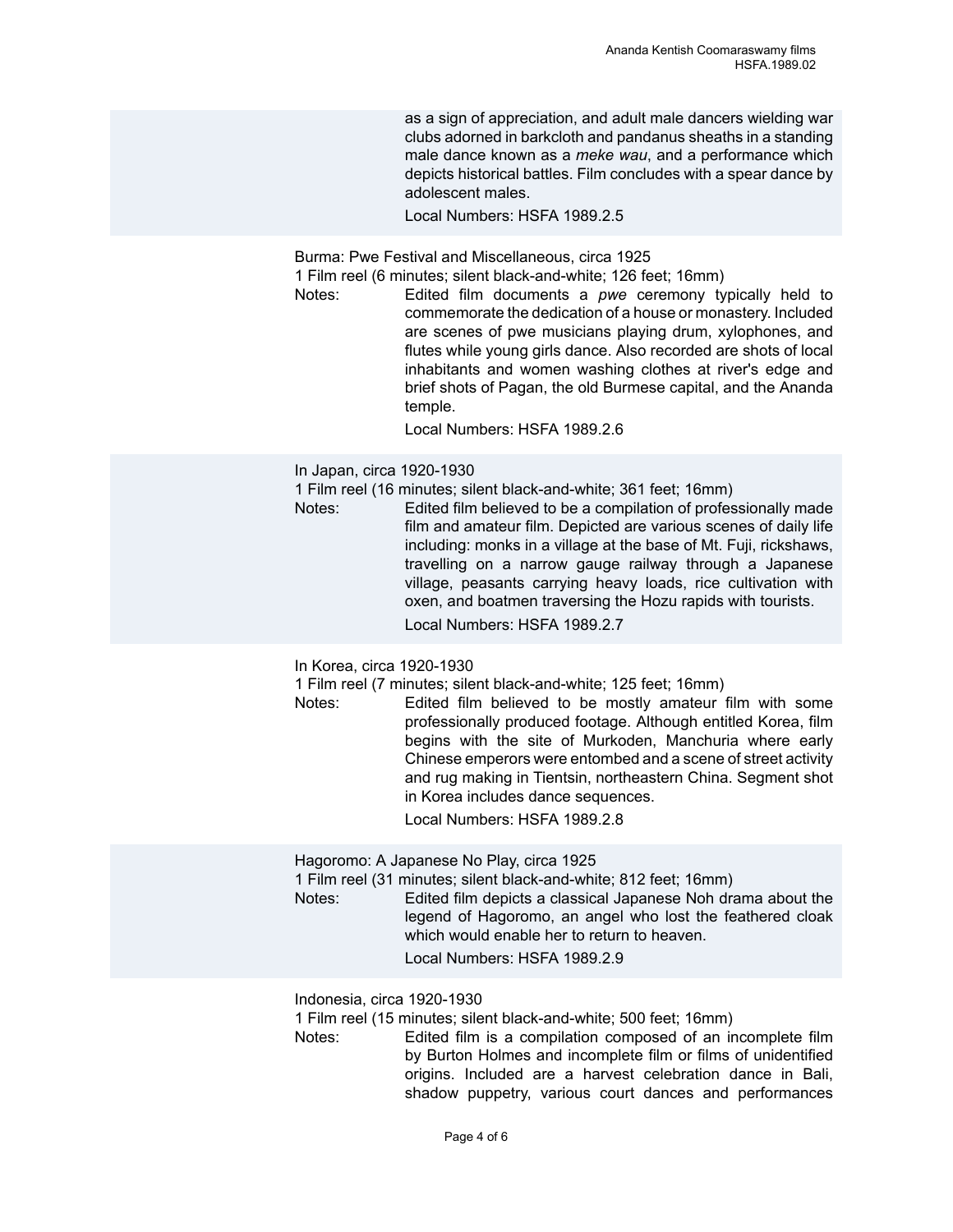by itinerant women dancers, Hindu and Buddhist shrines, market scenes, examples of batik making and carving, and the harvesting and pounding of grain. Scenes of a Balinese cockfight are also featured.

Supplementary materials: Holmes, Burton. The Burton Holmes Lectures. 10 vols. Battle Creek: Little-Preston Company, Ltd., 1901; Holmes, Burton. The World is Mine: An Autobiography. Culver City: Murray and Gee, 1953; Caldwell, Genoa, ed. The Man Who Photographed the World: Burton Holmes Travelogues, 1892-1938. New York: Harry N. Abrams, 1977.

Local Numbers: HSFA 1989.2.10

Dances of the South Sea Islands, circa 1927

1 Film reel (17 minutes; silent black-and-white; 424 feet; 16mm)

Notes: Edited film is a compilation believed to be composed of an incomplete film made for Paramount Pictograph which includes segments on dance in Samoa, Tonga, and New Zealand and PRINCESS MALAWAKA IN THE NATIVE HAWAIIAN HULA (Cine Art Productions, 1927). Featured are a demonstration of dance in Tonga including the royal *laka-laka*, the Samoan *sivasiva* with twirling of long knives and the related war dance, the martial *haka-haka* dance of the Maori, and the *Poi*, a Maori women's dance.

Local Numbers: HSFA 1989.2.13

Unspoiled Bali, circa 1924

1 Film reel (8 minutes; silent black-and-white; 196 feet; 16mm)

Notes: Edited film produced for Cine-Log Film includes scenes of Bali and features shots of women carrying loads on their way to market, various market scenes and landscapes, and a demonstration of batik techniques.

Local Numbers: HSFA 1989.2.14

Street Life in Java and How Batik is Made in Java, circa 1920-1930

1 Film reel (10 minutes; silent black-and-white; 268 feet; 16mm)

Notes: Edited films record various street scenes in Java (Indonesia), including people on their way to market and market scenes and the process of making batik textiles.

> Supplementary materials: Holmes, Burton. The Burton Holmes Lectures. 10 vols. Battle Creek: Little-Preston Company, Ltd., 1901; Holmes, Burton. The World is Mine: An Autobiography. Culver City: Murray and Gee, 1953; Caldwell, Genoa, ed. The Man Who Photographed the World: Burton Holmes Travelogues, 1892-1938. New York: Harry N. Abrams, 1977.

Local Numbers: HSFA 1989.2.15

A Good Sikh Never Cuts His Hair, circa 1920-1930

1 Film reel (6 minutes; silent black-and-white; 113 feet; 16mm)

Notes: Edited film shows the wearing of topknots and turbans by Indian Sikhs and illustrates the technique of tying the hair and turban. Included is a depiction of the martial technique of throwing